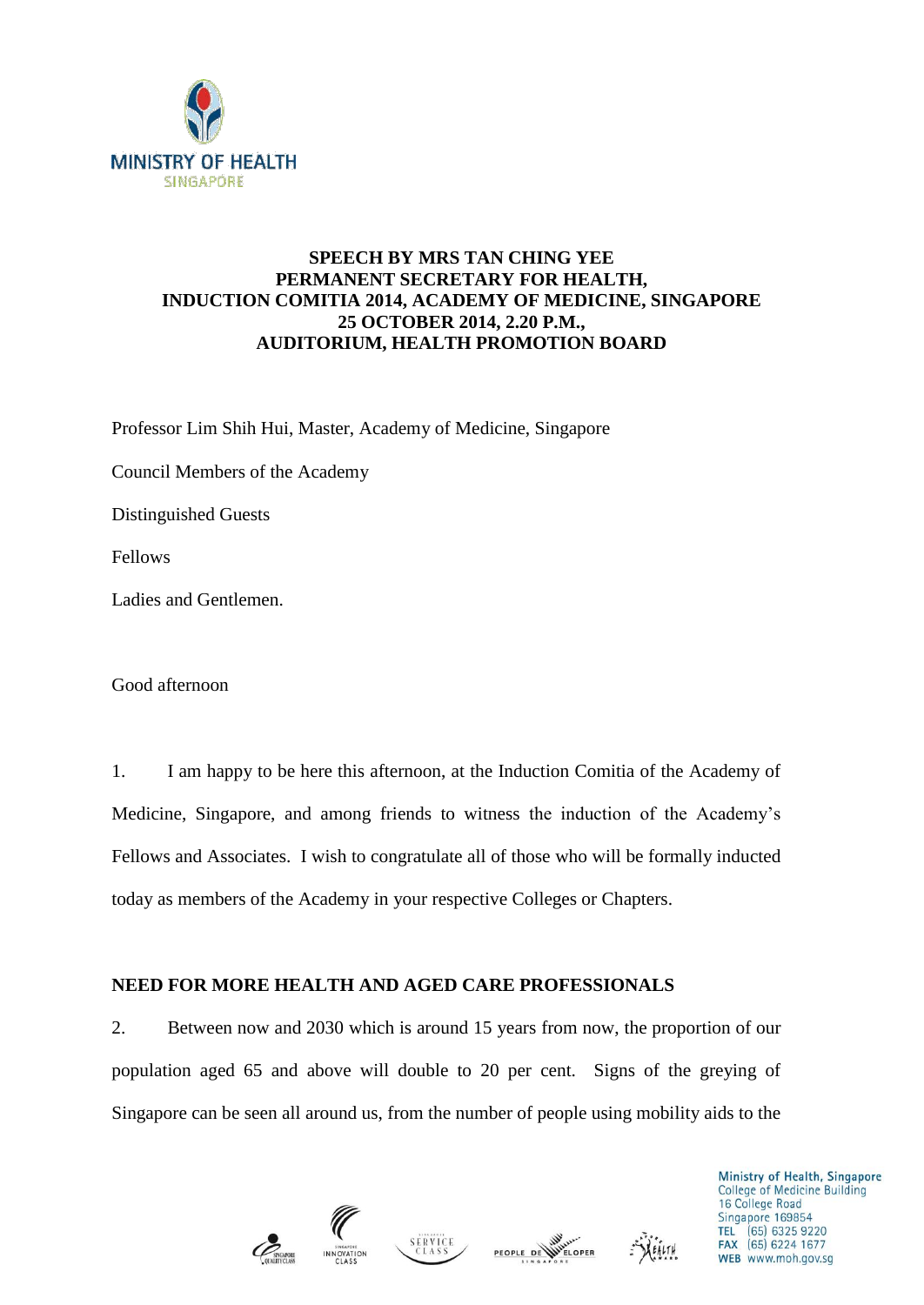number of older patients in our clinics and hospitals. New healthcare and aged care facilities are being built. Correspondingly, many new jobs will be created in health and aged care, including for our doctors and specialists.

#### **POSTGRADUATE MEDICAL TRAINING**

3. The specialist training system underwent a major change in 2010 which has helped MOH, and the restructured hospitals and polyclinics to produce more specialists and family physicians in future. The structured residency programme that has been put in place ensured that training had a process which includes accreditation, providing protected time for training, and faculty training and development. The establishment of the office of the Designated Institutional Official, or DIO, enabled institutional responsibility for training. The DIO's office is staffed by full-time institutional coordinators and programme co-ordinators to manage the training with their Programme Directors and core clinical faculty.

4. More doctors have entered postgraduate medical training since the implementation of residency and this will help us to start the new polyclinics, hospitals, intermediate and long-term care facilities and Family Medicine Centres. The number of doctors entering such postgraduate medical training yearly has now doubled to around 400 annually.









Ministry of Health, Singapore College of Medicine Building 16 College Road Singapore 169854 **TEL** (65) 6325 9220 **FAX** (65) 6224 1677 www.moh.gov.sg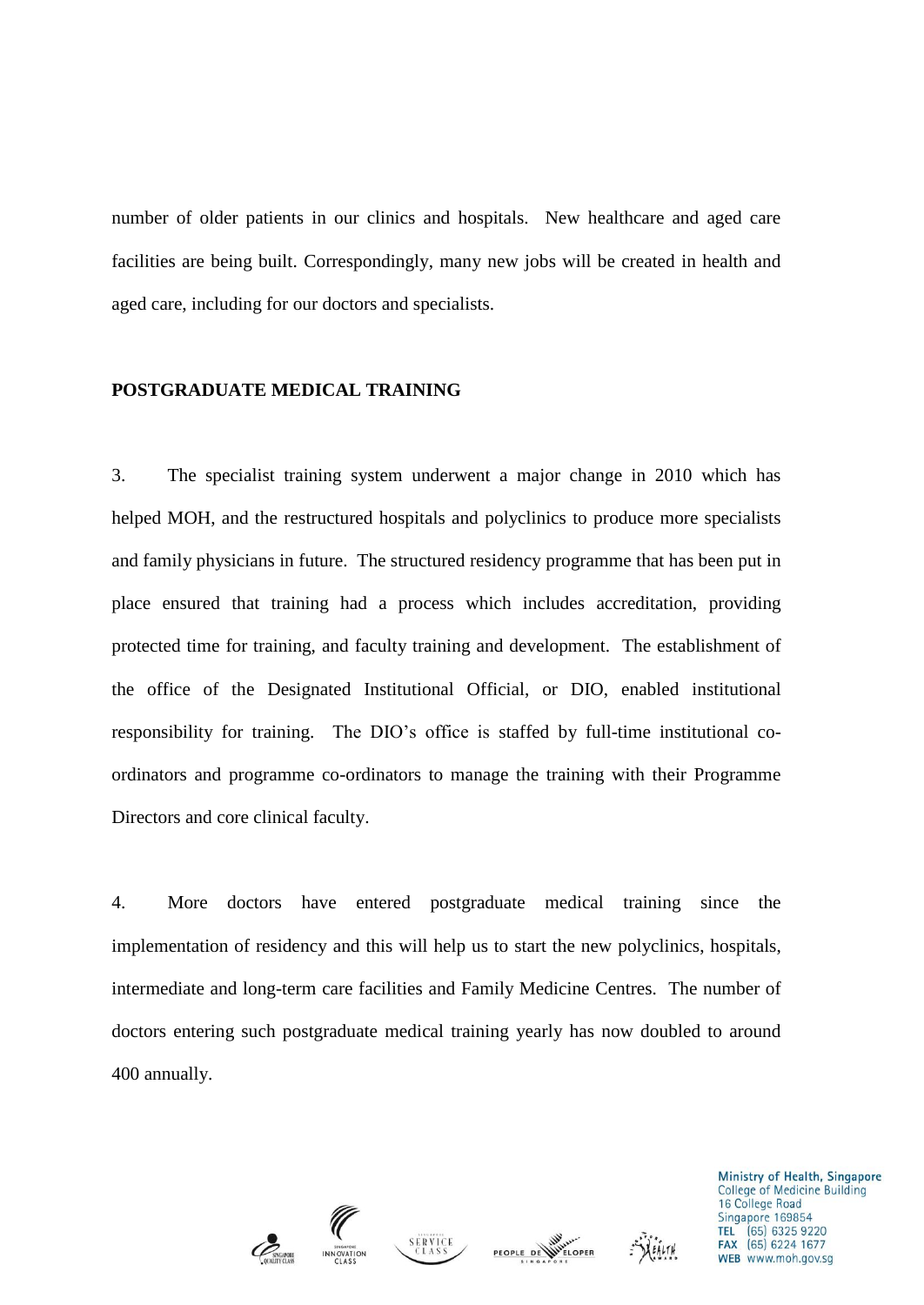# **THE ACADEMY'S ROLE IN POSTGRADUATE EDUCATION & HOLISTIC CARE**

5. MOH is pleased to note the Academy's efforts in postgraduate training and education. The Academy indeed has shown its desire to excel academically through its publications, educational activities and other events it organises. The Academy also administers the annual in-training examinations for the formative training of residents. The Academy developed a successful staff registrar training programme to supplement the services in our public sector hospitals. MOH appreciates the continual partnership with the Academy in the training of doctors.

6. I note that the Chapter of Family Physicians was recently formed this year to recognise Family Physicians with higher Family Medicine qualifications. MOH values the holistic care provided by our Family Physicians whose practice is defined by its breadth and patient-centricity. I am happy to learn that there are already about 50 Family Physicians in the Chapter. I look forward to the Chapter developing Family Physicians together with the College of Family Physicians, Singapore.

7. The formation of the Chapter within the Academy is timely. As we look at our future needs, we need many more Family Physicians. Current capacity for training FPs is limited. There is scope for our specialists to work with the Family Physician educators to train Family Medicine residents. Many Family Medicine residents will come to your hospital departments for training exposure. Please train them well and devote time to







Ministry of Health, Singapore<br>College of Medicine Building 16 College Road Singapore 169854 **TEL** (65) 6325 9220 **FAX** (65) 6224 1677 www.moh.gov.sg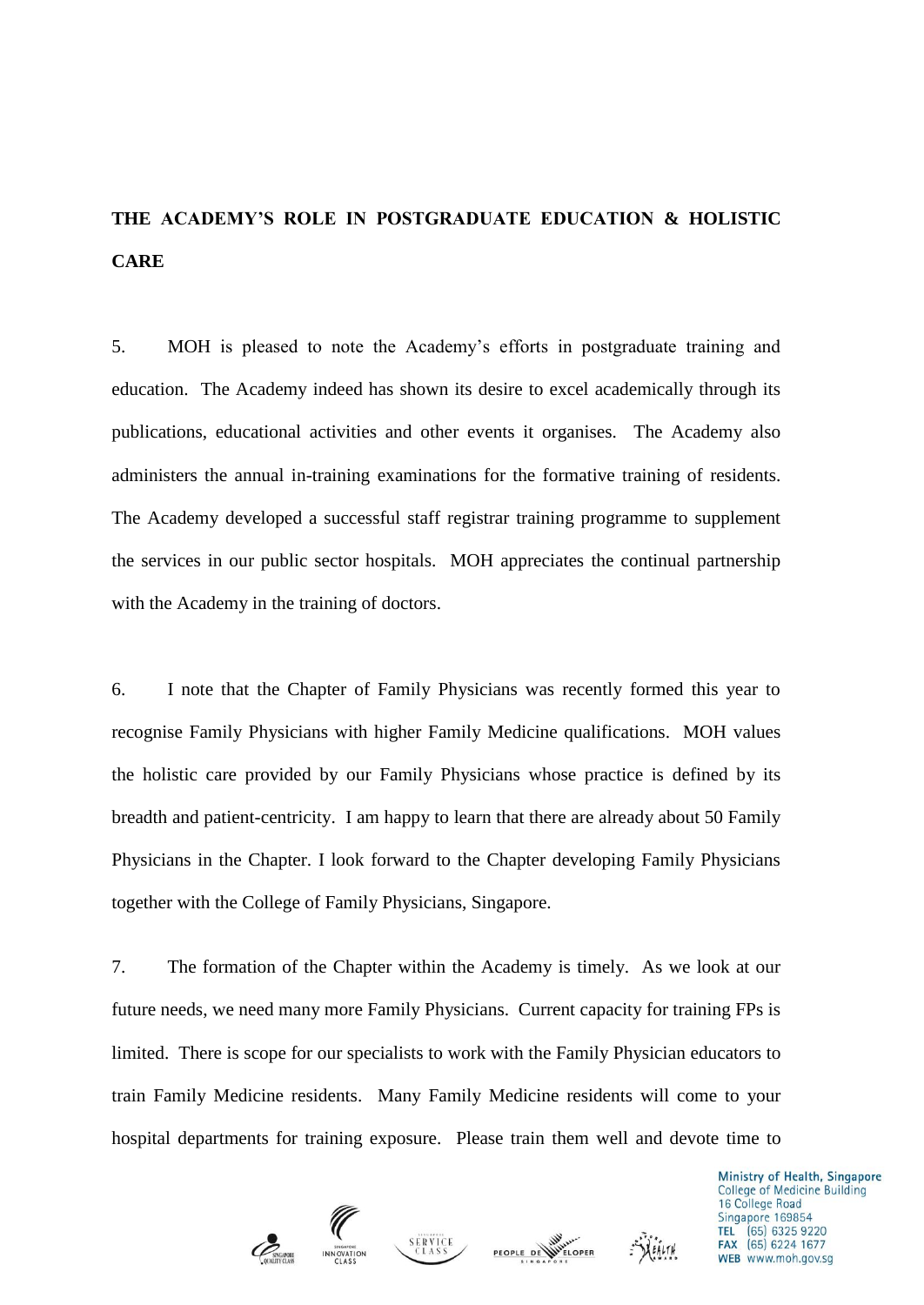them even for the short time they are posted there. Who knows, your family members may see one of them in the future and they will practise what you taught.

8. It is also timely for me to signal another important move in postgraduate training. This is in the types of specialities we see being important and in high demand going forward. We will need more specialists who can manage multiple co-morbidities, without having to subject the patients to multiple specialist appointments and tests. Care fragmentation is not only costly but also provides less satisfactory outcomes to patients and their families. This form of practise is really not radical but a return to our roots in holistic medical care exemplified in many of our past master clinicians like Professor Gordon Arthur Ransome and Professor Seah Cheng Seang. I look forward to training more Internal Medicine specialists to staff General Medicine services and enhance holistic care.

9. I am sure that our Director of Medical Services, A/Prof Benjamin Ong, and MOH colleagues, will continue to engage with the Academy and our specialists, so that we enhance care integration and set the right direction for training specialists for the future.

### **MENTORING**

10. For the Fellows being inducted today, I am sure you all have one or more mentors who have nurtured you, looked out for you, or have even been very demanding. Through these, they have passed on skills, and more importantly, imparted the ethos, character and principles that shape your life and professional conduct. As academicians I believe you will have many opportunities to encourage and nurture the next generation of doctors. It







Ministry of Health, Singapore<br>College of Medicine Building 16 College Road Singapore 169854 **TEL** (65) 6325 9220 **FAX** (65) 6224 1677 www.moh.gov.sq